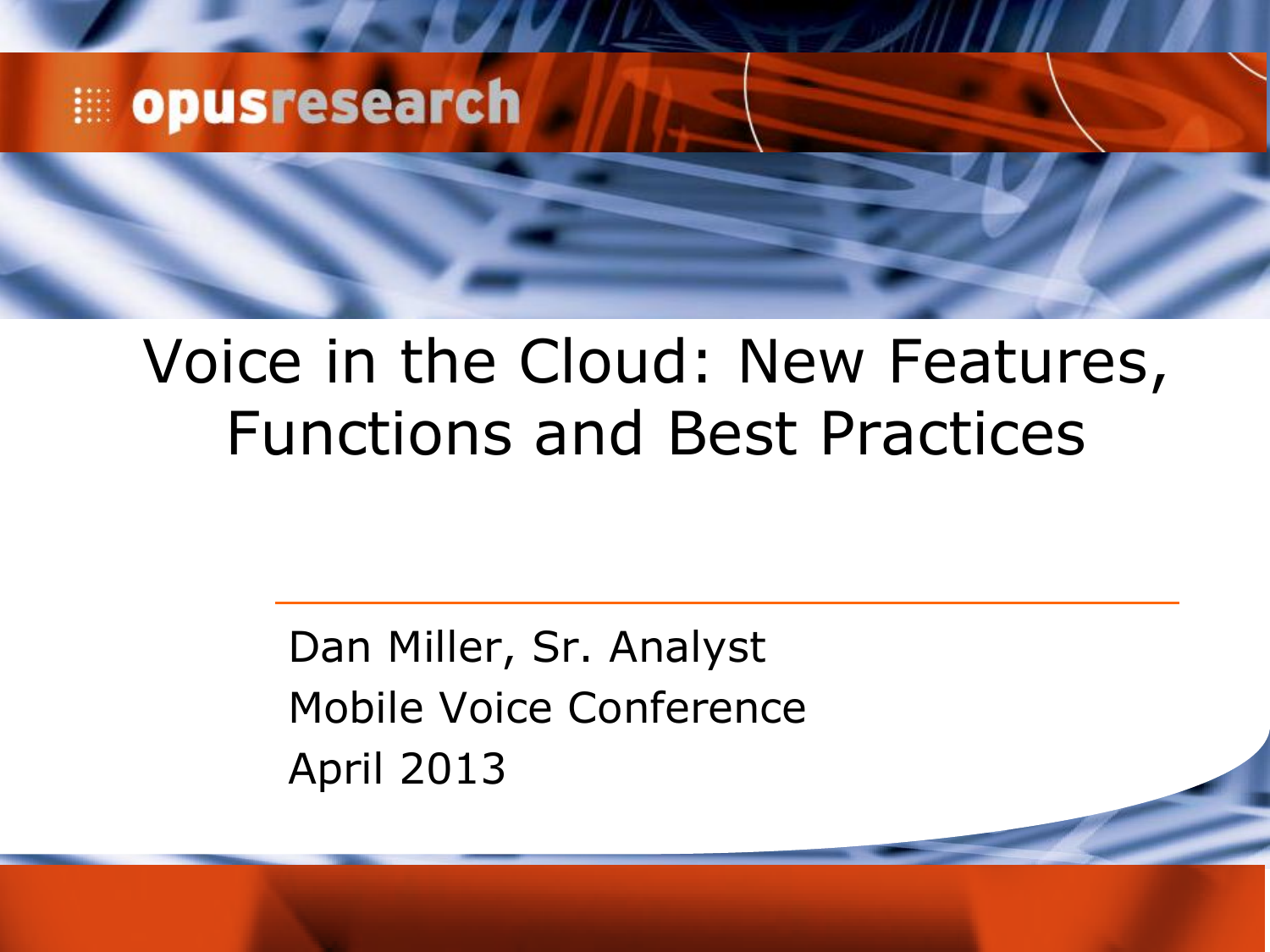#### **EDITIES OPUS TESTED TO A TELESCOPE**

# Company Background

### **D** Opus Research

- $\epsilon$  Founded 1986
- $\triangleright$  Provide Competitive Intelligence and Strategy
- Focus on Conversational Commerce, Mobile Internet, Voice Biometrics

### ■ Recent Reports

- How "Friction-Free" Care Can Bolster the Bottom Line
- Personal Virtual Assistants: Primer and Planning Guide
- Voice Biometrics Vendor Survey and "IntelliView" 2012
- $\triangleright$  Survey Results Caller Authentication: Likes, Dislikes and Preferences
- IVRs Take on New Tasks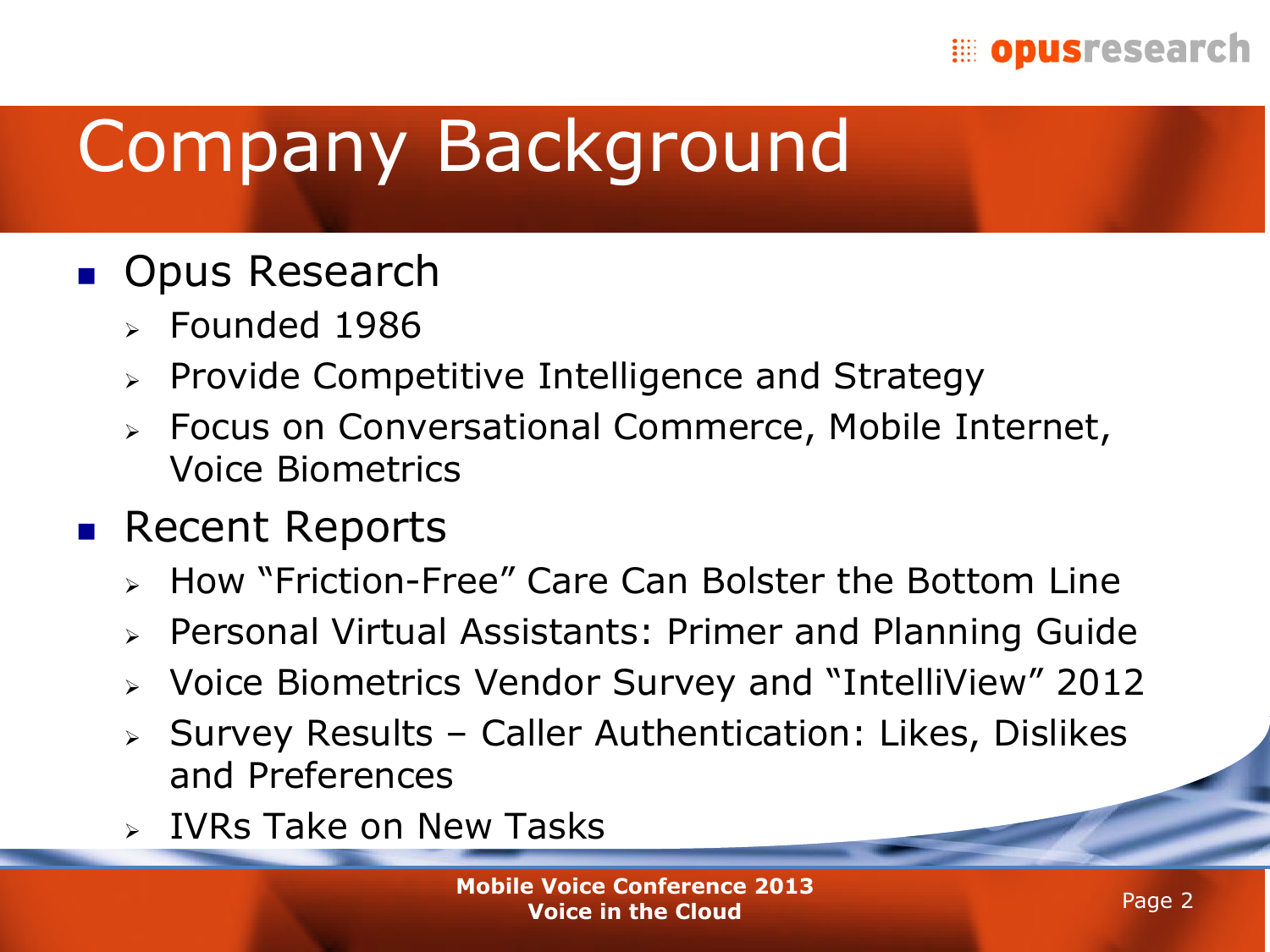#### **EDISTESEArch**

## Contact Center's History

### **20th Century Innovation Centers**

- $> 1$ <sup>st</sup> site for computer/telephone integration
- $\triangleright$  Emphasis on high-volume and scale
- Front-ended by IVR/ACD combo
- 21<sup>st</sup> Century Transformations
	- Voice takes on Web model
	- $\triangleright$  Emphasis on multi-channel, mobile support
	- Conversational front-ends
	- > Speech-based agent's role as triage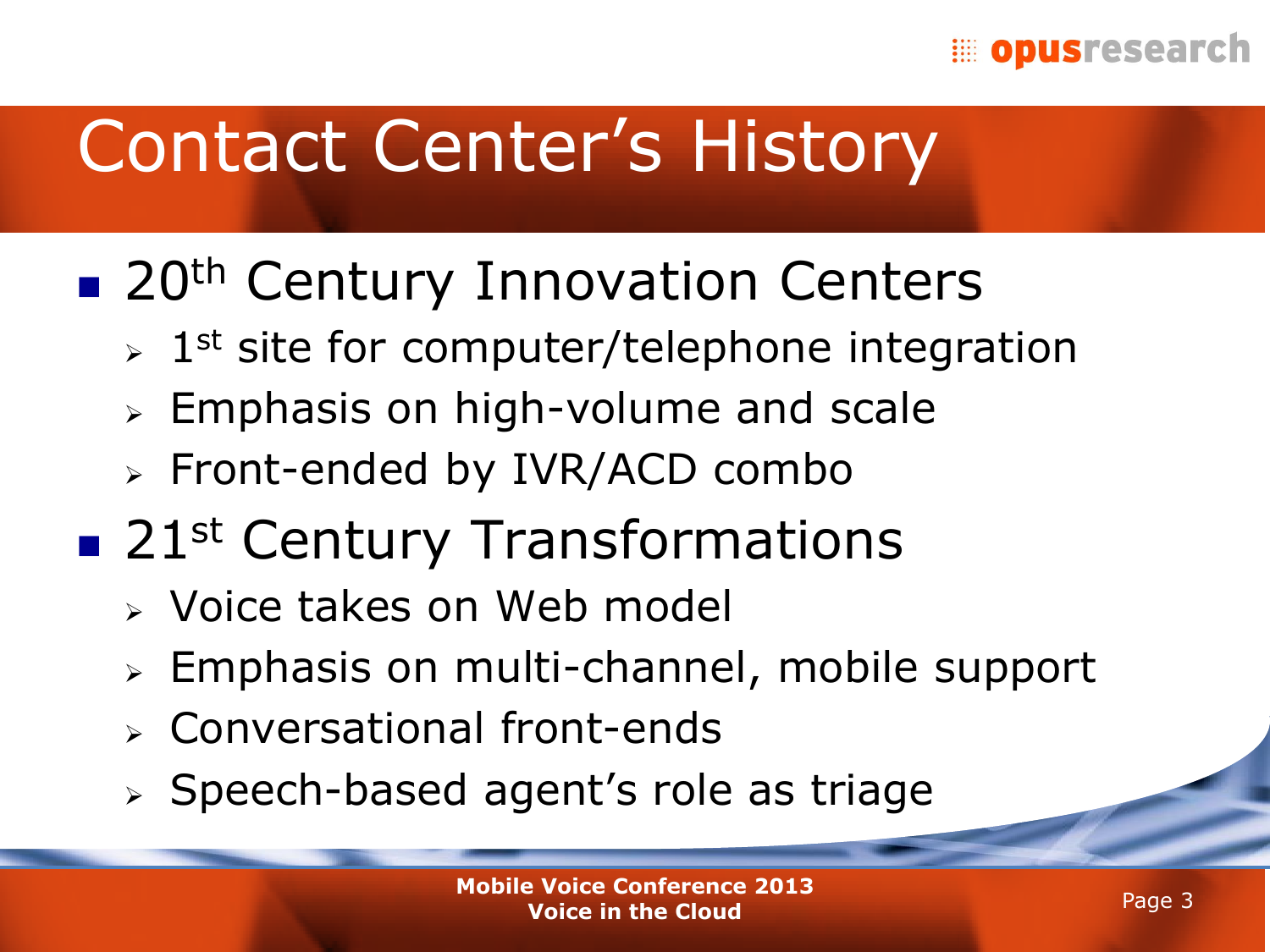#### **EDECISTS** opus research

# Enter the Cloud

## **Leverage**

- Big Data
- Cheap Storage
- $\triangleright$  Application Processing

## **Results**

- Better CX
- Faster Deployment
- $\triangleright$  Flexibility

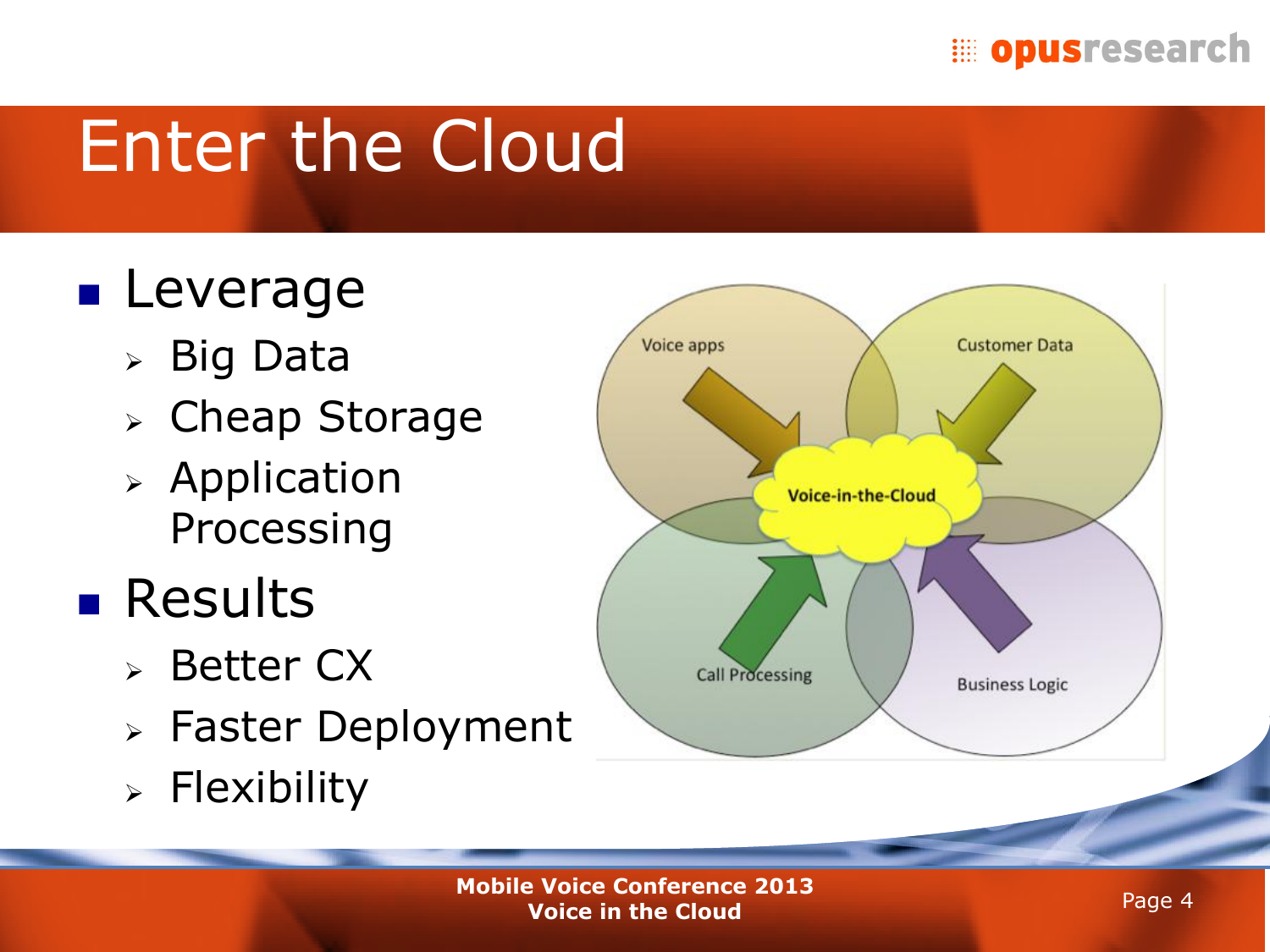#### **EDECISTESCATCh**

## New options for enterprises

### ■ Customer care tactics

- $\geq$  2<sup>nd</sup> generation mobile care apps
- $\triangleright$  Support for multi-channel "conversations"
- Leverage existing CRM, CC infrastructure
- **Focus on "customer experience"** 
	- $\triangleright$  Virtual queues and callback
	- $\triangleright$  Stay in app = "visual IVR"
	- $\triangleright$  "Friction free" = Virtual Assistants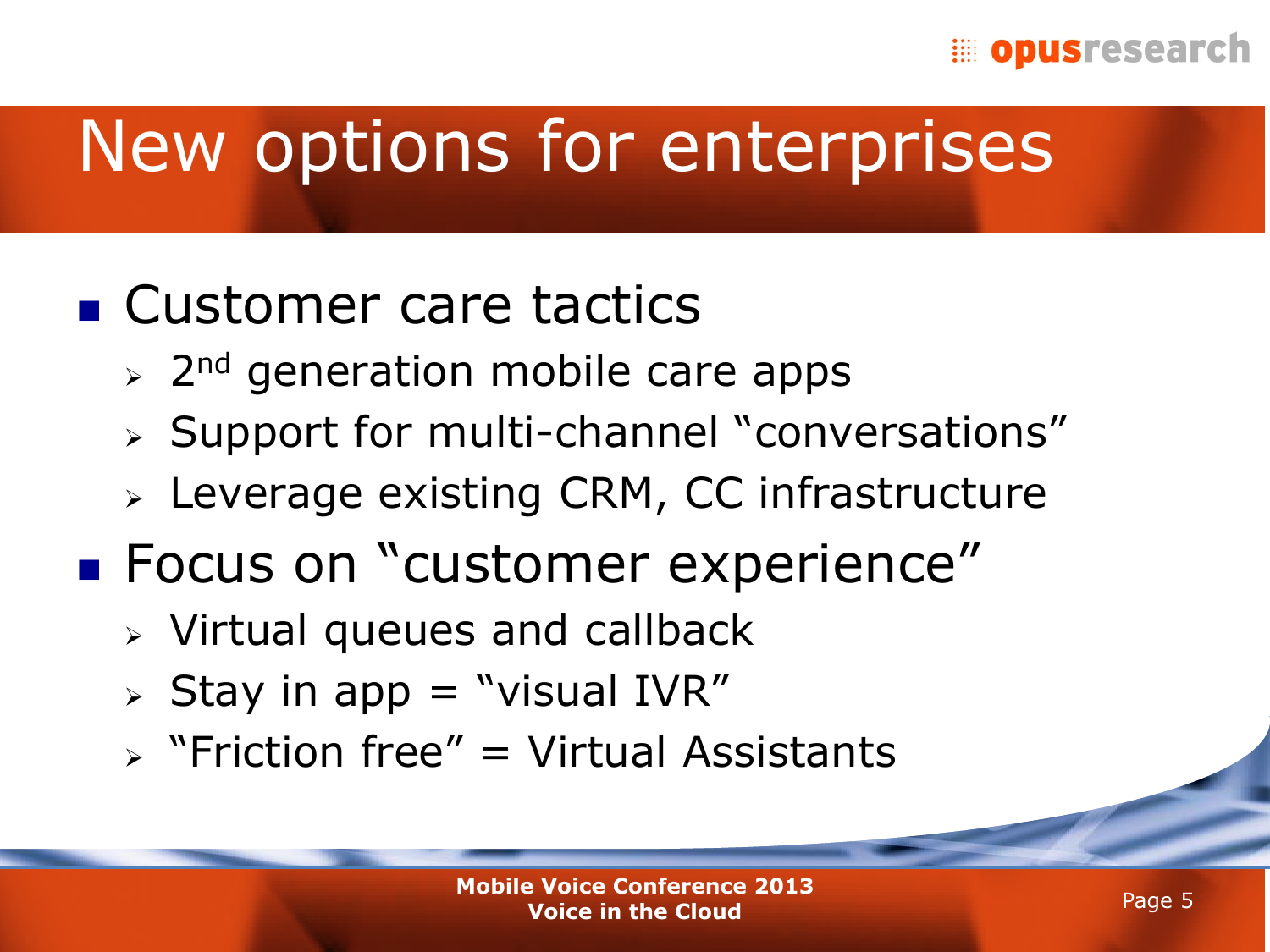#### **EDECISTS** opus research

## And for solutions providers



**Mobile Voice Conference 2013 Voice in the Cloud**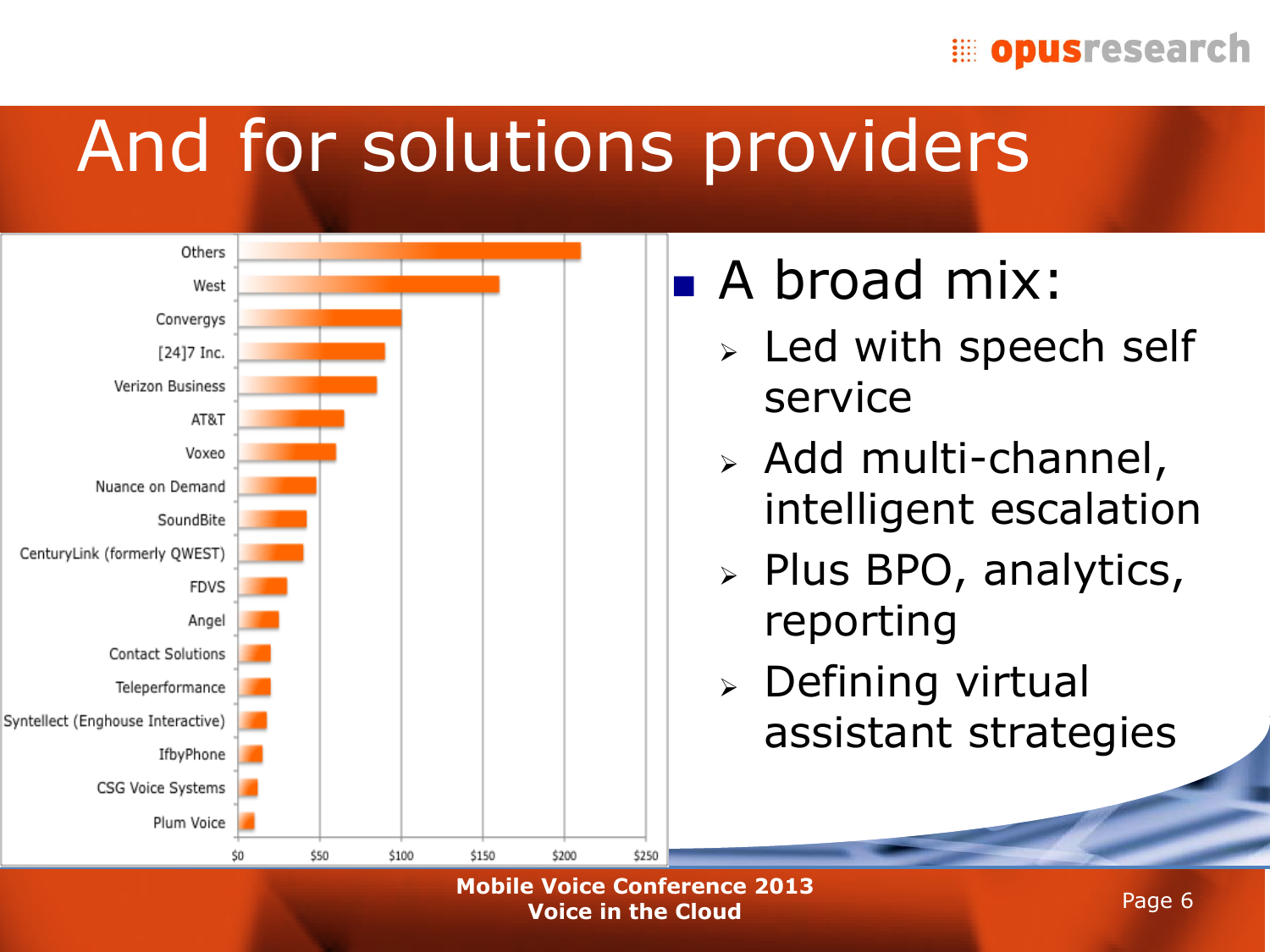

## Early entrants

### Voxeo

- Standards-based (VoiceXML, ccXML)
- Added tools, multiple channels

## **Tellme, Voxify =**  $\lceil 24 \rceil 7$

- "Voice browser"
- Webchat
- "Predictive Experience" (Px)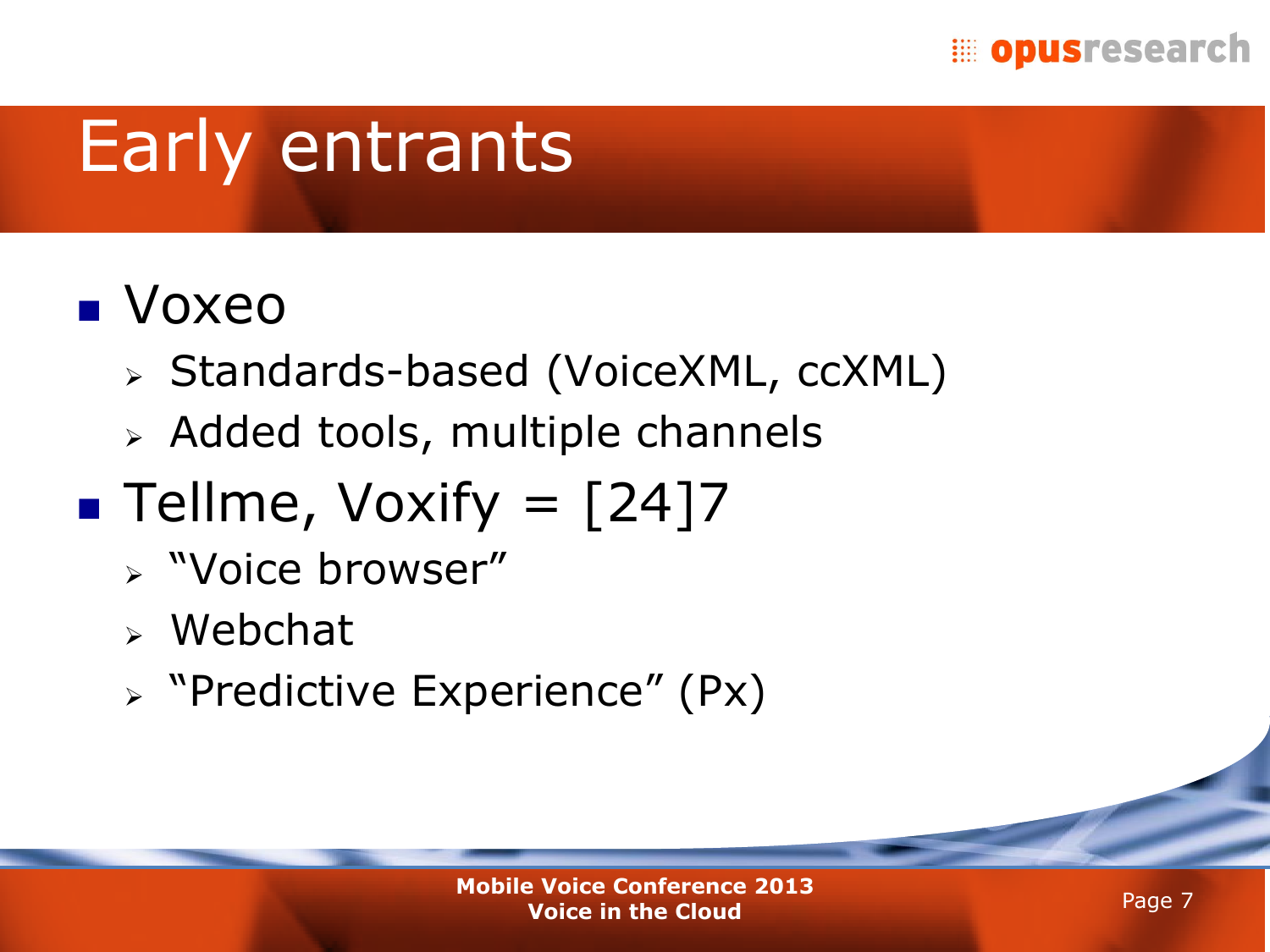#### **EDISTESEArch**

## New competitive landscape

- **Premises-based** 
	- Added virtualized, hosted and managed
	- $\triangleright$  Innovation around ROI and KPIs
- Cloud call centers
	- Compete on price
	- $\triangleright$  Moving up market
- Business Process Outsourcers (BPOs)
	- Recently play up contact centers/agent UIs
	- Emphasize mobile commerce support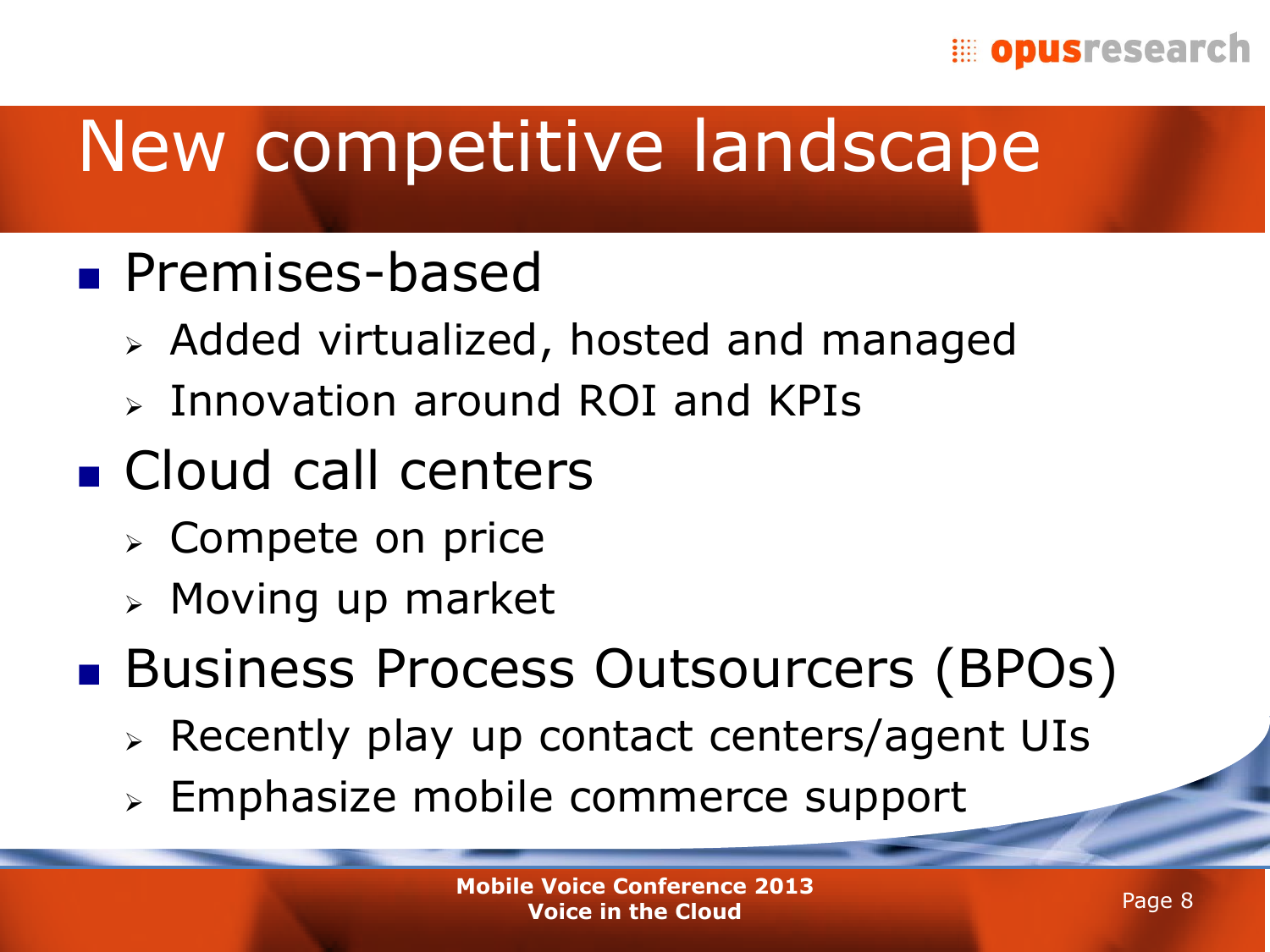#### **EDISTESEArch**

## Assisted self-service models

### **Interactions**

- $\triangleright$  Human assisted automated handling (E.g. Hyatt)
- Licensing AT&T Watson

### **Nuance on Demand**

- $\triangleright$  Showcasing USAA
- $\triangleright$  Promoting Nina for Mobile

### ■ Angel

- $\triangleright$  Acquired by Genesys
- $\triangleright$  Showcased Lexee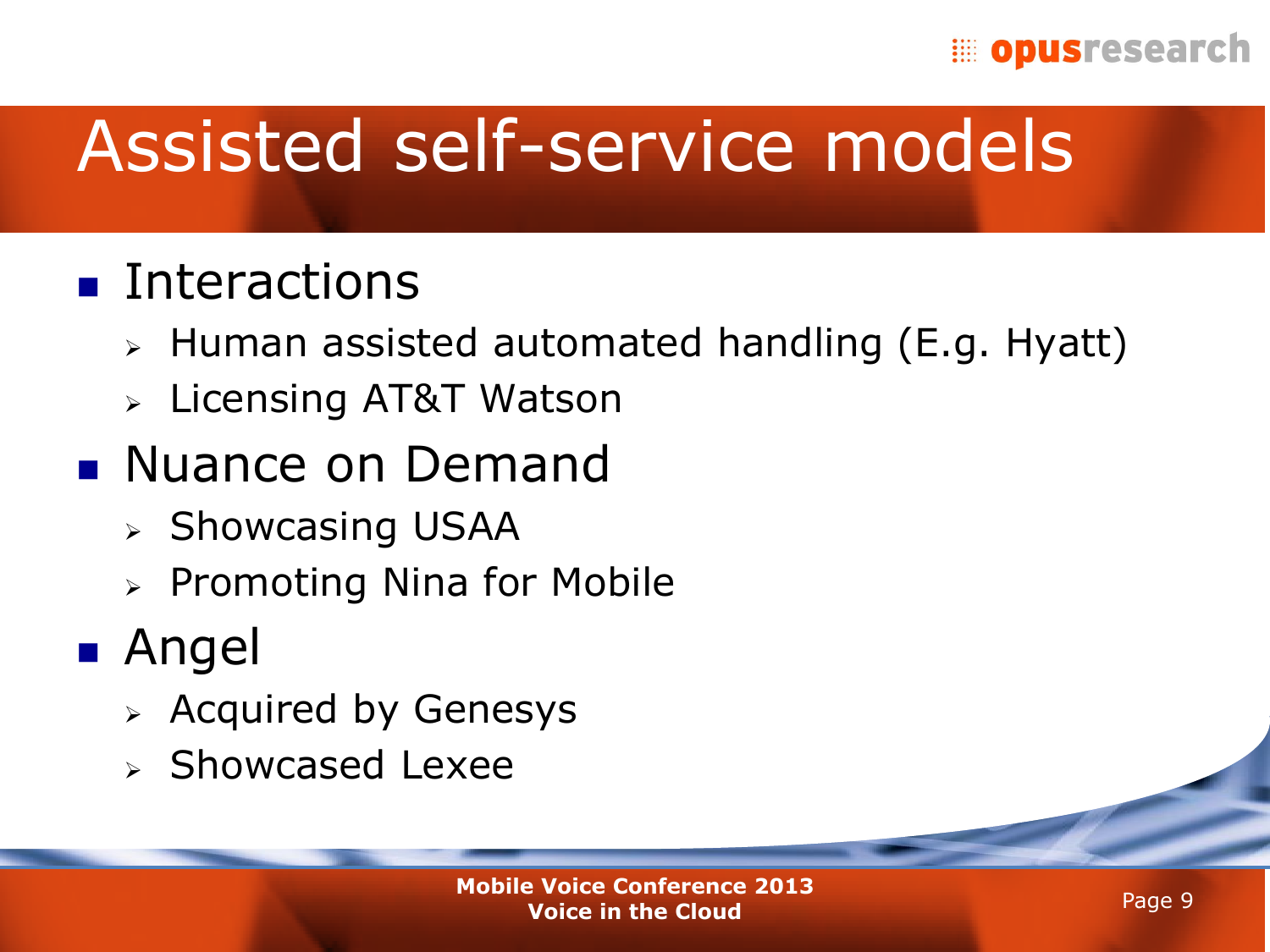#### **EDITIONS TESTION**

# Implication for pricing models

## **Flexibility**

- Per user, port or seat
- $\triangleright$  Per server
- $\triangleright$  Per app, feature
- $\triangleright$  Per activity, result or "Gain sharing"

### **On** demand

- $\triangleright$  No CapEx
- $\triangleright$  Pay as you go
- $>$  Pay by result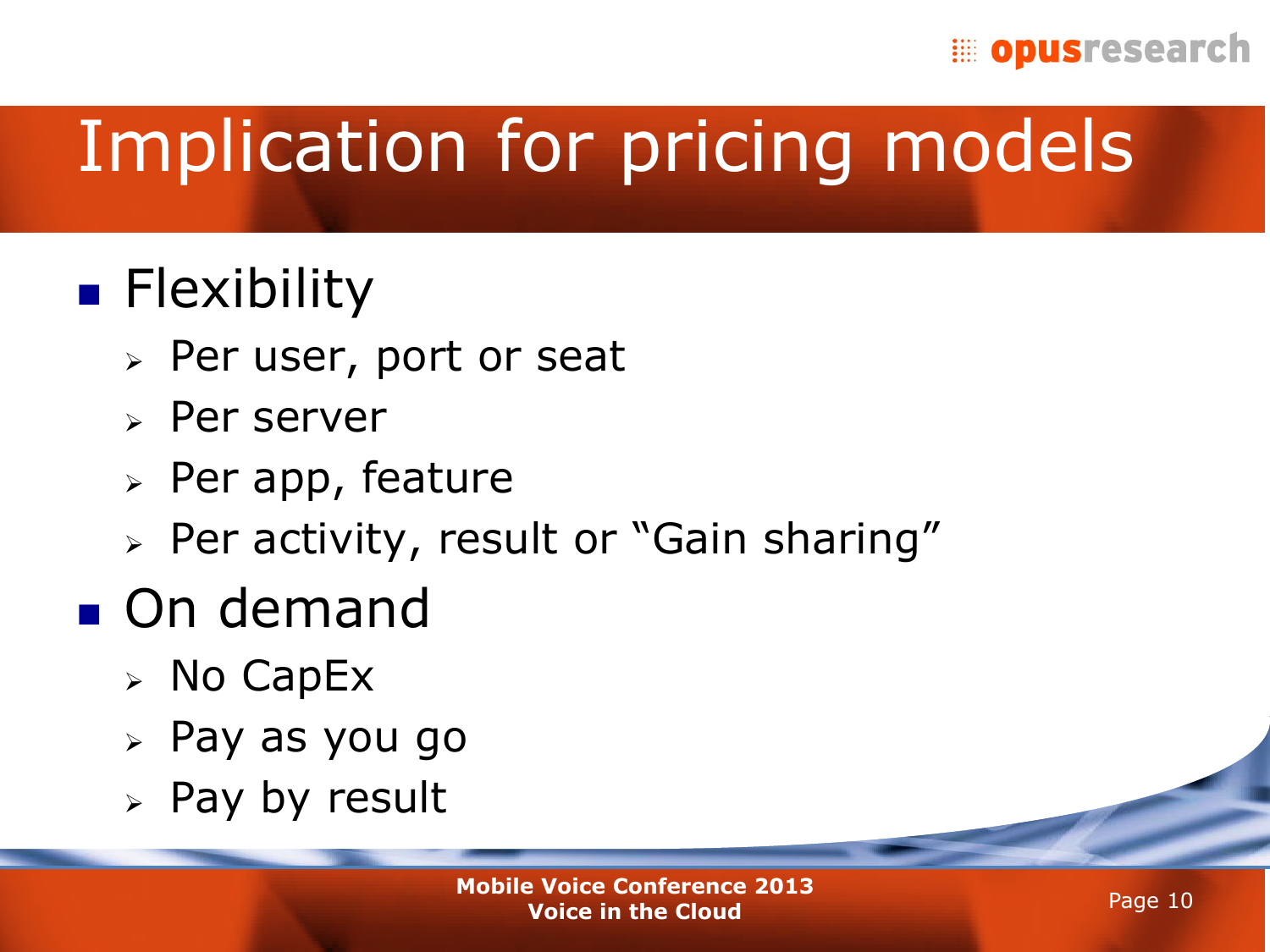#### **EDITIONS TESES CONTINUES**

## Future Expectations

- Strong authentication/Trusted links
- **Mobile assistants everywhere**
- **Branded assistants for companies**
- Assistant-to-assistant interactions
- Automated speech is the most common denominator
- **Have your agent call my agent"**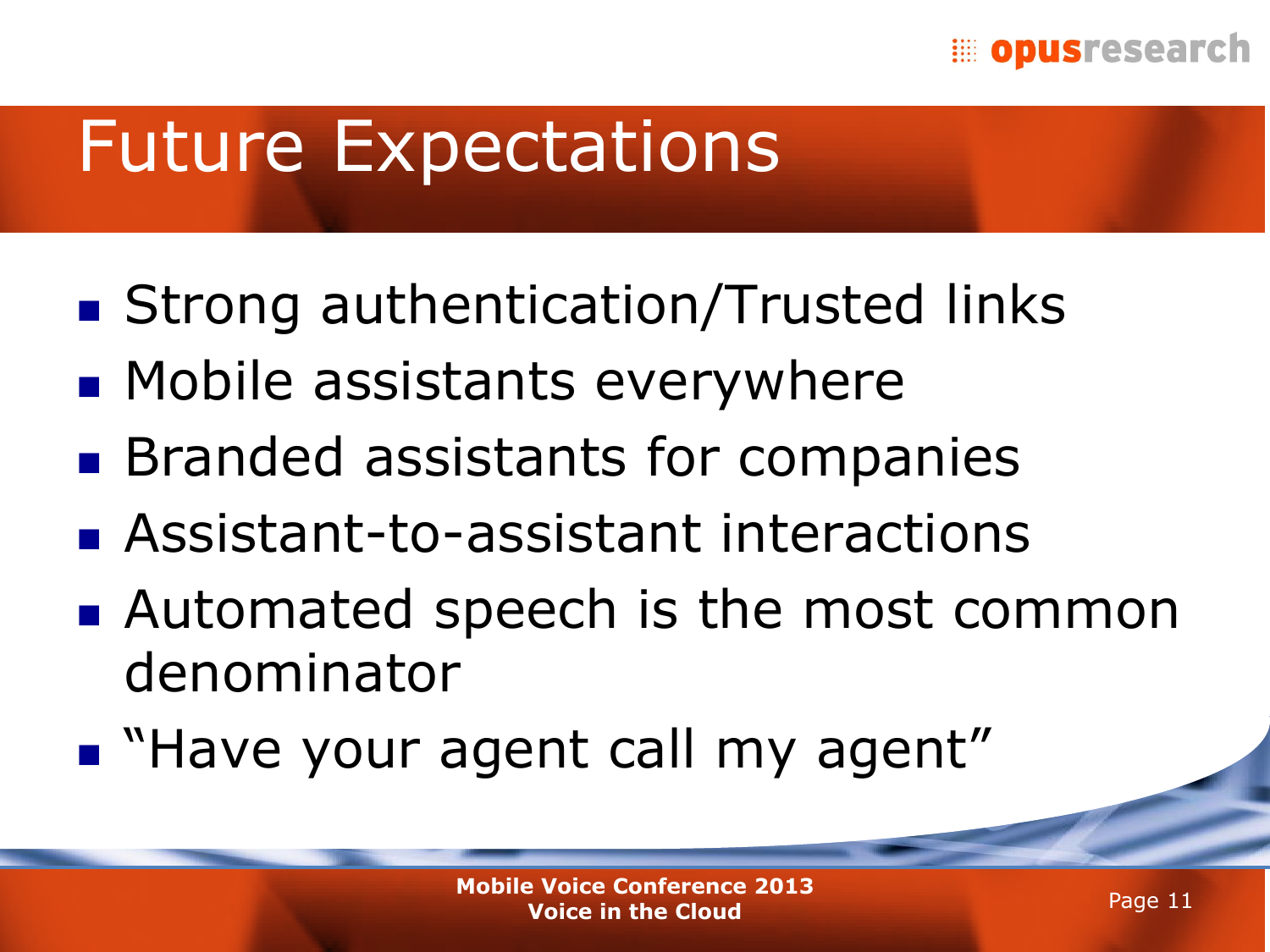#### **EDECISTESCATCh**

# The building blocks

- **Smartphones**
- **Neb** standards
- **Speech processing**
- Natural language processing, "AI"
- **Conversation management, context**
- **Tools (for app developers)**
- APIs (real-time Internet of Things)